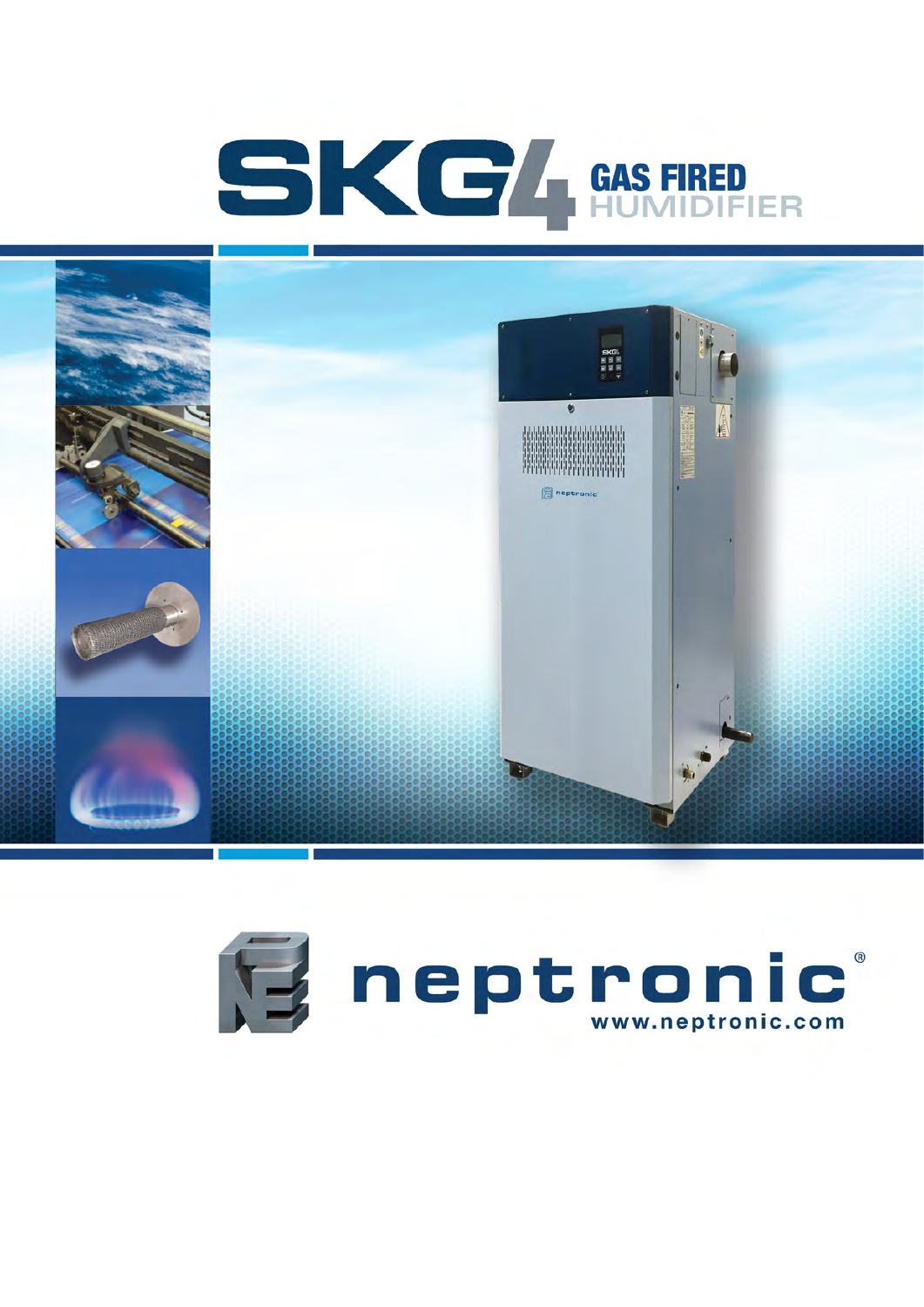# **GAS FIRED** HUMIDIFIER

The SKG4 gas fired humidifier generates mineral free, odorless, sterile steam by using the power of natural gas or propane. Cost of operation and its carbon footprint is much lower than electric humidifiers with equivalent control accuracy.

## **Advantages**

- Steam capacity from 50 to 400kg/hr
- Turn down ratio of 10:1 (minimum) up to 40:1 (maximum)
- Functions with Tap, RO or DI water
- Combustion efficiency: 83% to 87%
- Easy servicing: clean and re-install within minutes
- Waste water drained below 60°C
- Smallest footprint in the industry
- Patented Anti-Foaming Energy Conservation (AFEC) System
- Advanced controller with multiple connectivity options
- Self-adjusting burner for altitude compensation

## **Typical Applications**

When natural gas or propane or LPG is available on site, the SKG4 gas fired humidifier is ideal for capacities from 50-400kg/hr. Typical applications for SKG4 humidifiers include:



## **Typical Installation**

The SKG4 gas fired humidifier is designed to distribute steam into a duct or AHU. Common water supply inlet, gas supply inlet, drain outlets and flue outlet can be located

either on the right or left hand side of the SKG4. Steam outlets are located on top of each module. Air inlet can be through the front door with natural ventilation or from top of each module if direct combustion air (sealed combustion) option is selected.

If flue pipe installation or air supply is an issue, the optional ETL certified outdoor enclosure is an ideal choice.

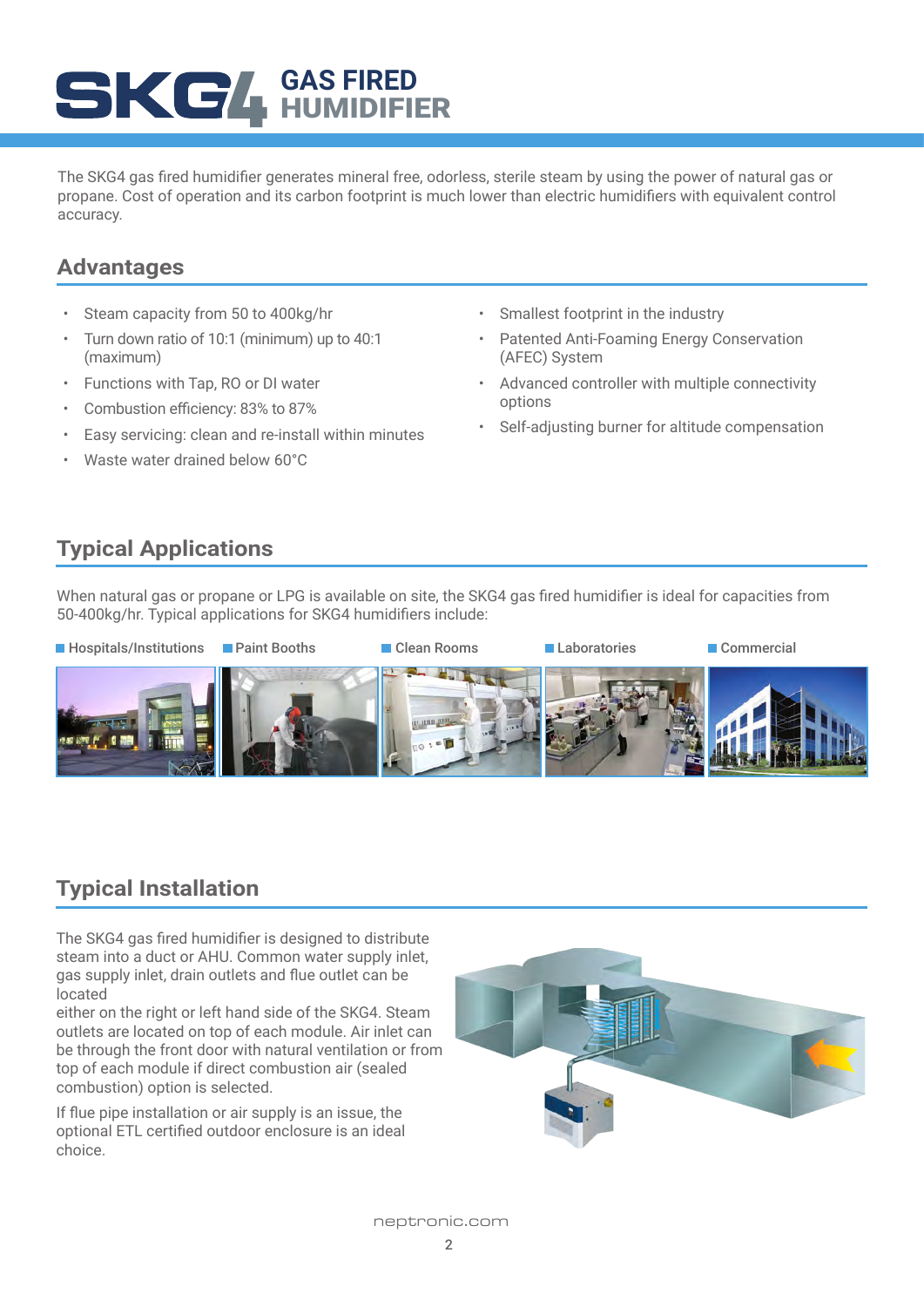# **System Overview**



#### **Maintenance**

#### **4 Easy Steps!**



**1 Disconnect the drain water connection**

**2 Disengage the band clamp**





篇

 $\mathbb{R}^n$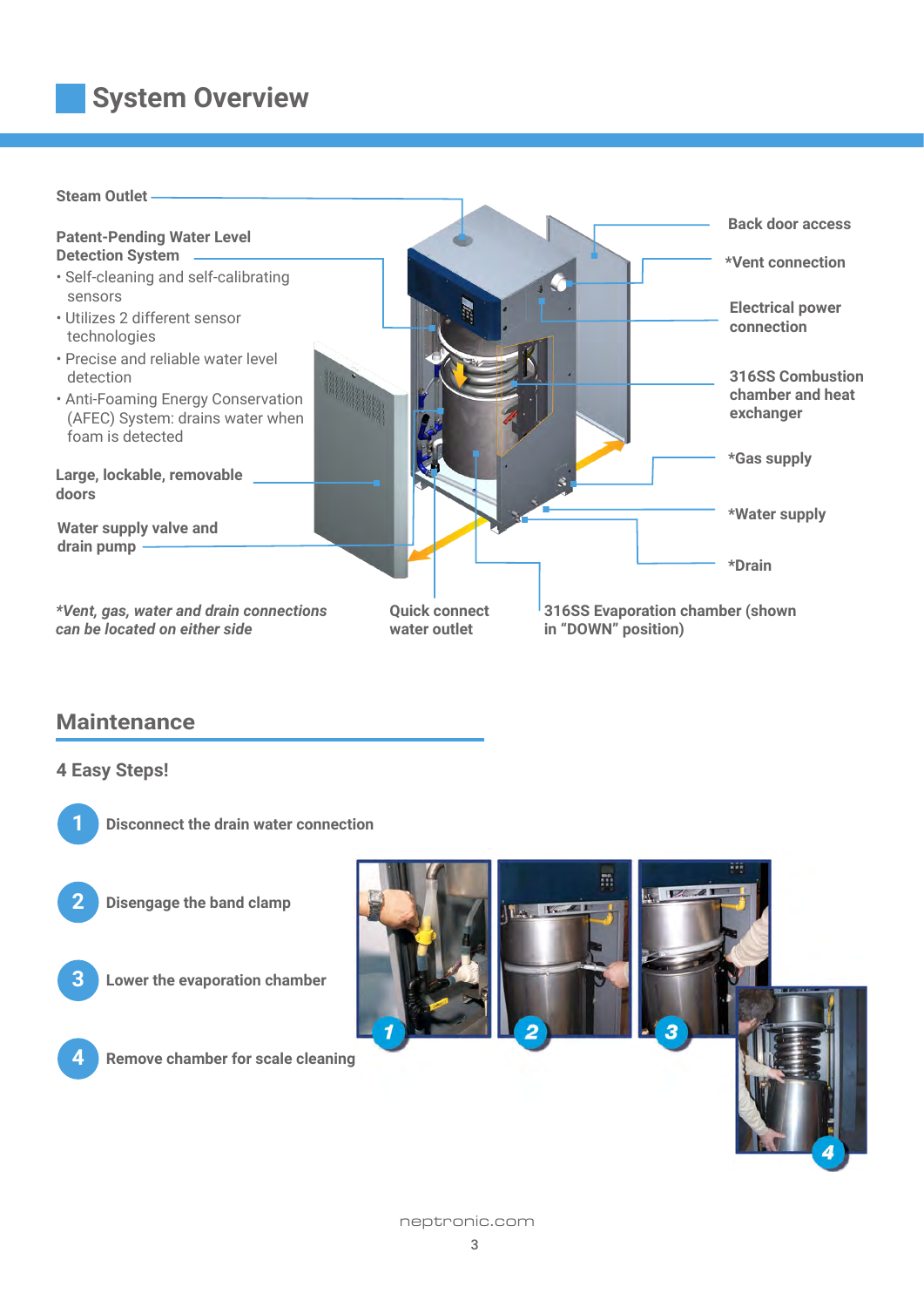#### **Steam Distribution Systems**



**Multi-Steam™ SD** For absorption distance of less than 900mm



**Multi-Steam™ HD** High efficiency steam distributor (channel and header) with patent pending steam ejector eyelets



**S.A.M.E2**  For absorption distance of less than 1500mm

## **Outdoor Enclosure**

- Hinged doors provide full access (serviceability) from the front, back and top of unit
- Fully insulated and constructed from heavy duty steel
- Stainless steel bottom drip pan
- Zinc primer and polyurethane powder coating for resistance against scratches and corrosion
- Built-in anti-freeze and overheat protection
- Easy installation on a roof curb, stand or slab
- Connection can be made from side or through the roof curb



#### Flexible Solution for Indoor/Outdoor Applications

Modular design offers flexibility and convenience; each module adds up to 100kg/hr of steam capacity. With the smallest footprint in the industry, the SKG4 module can be easily installed and assembled on site when access is limited. Module assembly can be arranged in line, in an L shape, or back to back to accommodate any specific space conditions. Feed water, gas, water drain and flue connections can be located on either side of the enclosure.

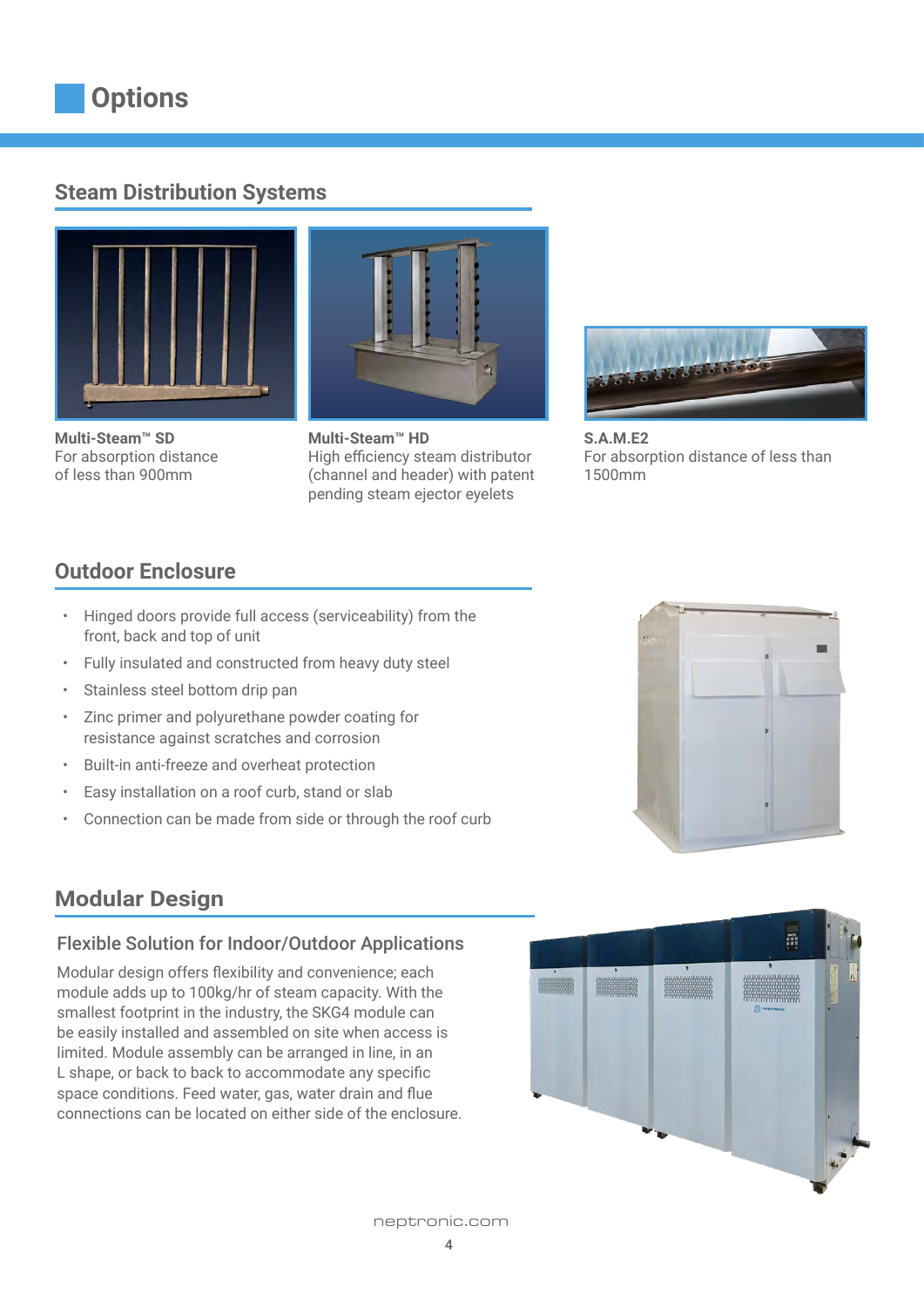#### **Output and Power Consumption**

| <b>Model</b>          | No. of<br><b>Modules</b> | <b>Steam Capacity</b><br>(kg/hr) | <b>Input Capacity</b><br>(kW) | <b>Current at 230V</b><br>(Amp) | No. of<br><b>Outlets</b> | <b>Multi-Steam</b><br>header diameter<br>(mm) |
|-----------------------|--------------------------|----------------------------------|-------------------------------|---------------------------------|--------------------------|-----------------------------------------------|
| SKG4-E0501 N/P        | 1                        | 50                               | 49                            | 3.5                             | 1                        | 76                                            |
| SKG4-E0701 N/P        | $\mathbf{1}$             | 70                               | 63                            | 3.5                             | $\mathbf{1}$             | 76                                            |
| SKG4-E0801 N/P        | 1                        | 80                               | 70                            | 3.5                             | 1                        | 76                                            |
| SKG4-E1001 N/P        | $\mathbf{1}$             | 100                              | 73                            | 3.5                             | $\mathbf{1}$             | 76                                            |
| SKG4-E1202 N/P        | $\overline{2}$           | 120                              | 112                           | 4.5                             | $\mathbf{2}$             | 100                                           |
| SKG4-E1502 N/P        | $\overline{2}$           | 150                              | 126                           | 4.5                             | $\overline{2}$           | 100                                           |
| SKG4-E1702 N/P        | $\mathfrak{D}$           | 170                              | 136                           | 4.5                             | $\overline{2}$           | 100                                           |
| SKG4-E2002 N/P        | $\overline{2}$           | 200                              | 146                           | 4.5                             | $\overline{2}$           | 100                                           |
| SKG4-E2503 N/P        | 3                        | 250                              | 206                           | 6.0                             | 3                        | 125                                           |
| SKG4-E2703 N/P        | 3                        | 270                              | 209                           | 6.0                             | 3                        | 125                                           |
| SKG4-E3003 N/P        | $\mathcal{R}$            | 300                              | 219                           | 6.0                             | 3                        | 125                                           |
| SKG4-E3504 N/P        | $\overline{4}$           | 350                              | 279                           | 7.5                             | $\overline{4}$           | 2x 100                                        |
| SKG4-E3704 N/P        | $\overline{4}$           | 370                              | 282                           | 7.5                             | $\overline{4}$           | 2x 100                                        |
| <b>SKG4-E4004 N/P</b> | $\overline{4}$           | 400                              | 292                           | 7.5                             | $\overline{4}$           | 2x 100                                        |

## **Integrated, Multi-Platform Controller**

The SK4 Controller is configured specifically for your SKG4 Humidifier.

- User-friendly interface consisting of a menu driven 128 x 64 LCD with 8 function buttons for faster configuration and operation
- User rights management allows for menu to display only functions available to the category of user logged in
- Quick Config menu allows for faster and easier installation, by displaying only the most commonly used functions and configurations
- Independent scheduling system for unit operation and drain cycle, configurable via the menu or the BACnet communication interface
- In-field firmware upgradeable via SD card, USB or BACnet
- Simple viewing and exporting of trending log and alarm log

#### Optional features

- The selectable BACnet MS/TP or Modbus menus allow access to over 75 objects/ registers for integration with a BMS and IoT (Internet of Things)
- Ethernet module
- BACnet IP or Modbus IP
- Web services make it possible to perform humidifier configurations, remote diagnostics and many more functions from any location



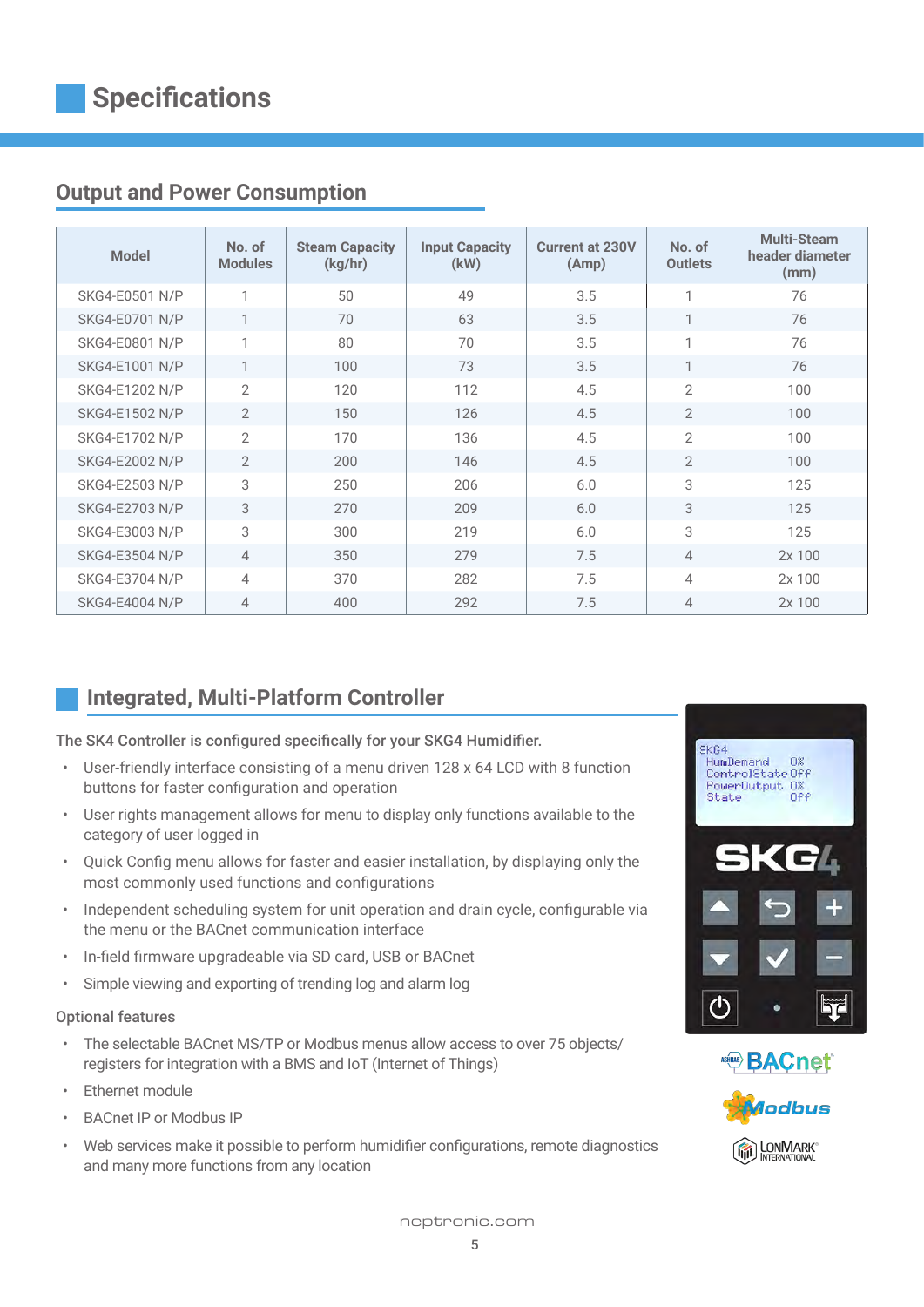

## **Specify your SKG4 online**

Humidifer System Design and Specification Web Application

Ready to specify your Humidifier? Neptronic has developed a web application that saves you time when sizing and specifying Neptronic commercial, industrial or residential humidifiers.





#### **Features**

- Automatic humidification load calculation
- Web based
- Selection specific report generator
- Only options related to your selections appear
- Manage users, clients, job sites and humidifier specs
- History log

| <b>Project</b>                                                                                                                                                                                                                      | <b>Humidifier</b>     | <b>Dispersion</b>                     | <b>Options</b>                            | <b>Reports</b> | <b>Pricing</b>          |  |  |
|-------------------------------------------------------------------------------------------------------------------------------------------------------------------------------------------------------------------------------------|-----------------------|---------------------------------------|-------------------------------------------|----------------|-------------------------|--|--|
| - Type -<br>5 Isothermal (Hot Steam)<br>Adiabatic (cold mist)<br>-Category-<br>Commercial Electric SKE<br><b>Commercial Gas</b><br><b>Residential Electric</b><br>Commercial Electric SKE4<br>Steam to Steam<br><b>Direct Steam</b> |                       |                                       |                                           |                |                         |  |  |
| Entering Air Conditions-<br>Temperature<br>Relative<br>Humidity                                                                                                                                                                     | 15.6 °C<br>35 %       | - Indoor Conditions-<br>Temperature   | $21.1$ °C<br>Relative<br>40 %<br>Humidity | Distribution-  | (a) In Duct<br>In Space |  |  |
| $\mathop{\rule{0pt}{0pt}{\text{-}}\!\!{\mathsf{V}}{\mathsf{entilation}}$ System-<br>Natural                                                                                                                                         | <b>Total Air Flow</b> | Mechanical<br>5663 m <sup>3</sup> /hr | Outside Air                               | Economizer     | 100 %                   |  |  |
| Humidifier(s)<br>Enter Load<br>Manually                                                                                                                                                                                             | Entered<br>Load       | $2.04$ kg/hr                          | Total<br>Capacity                         | 50.00 kg/hr    | Select<br>Model         |  |  |

#### **Easy to Use**

Go to neptronic.com, select Humidisoft and log in. Enter design requirements and Humidisoft automatically calculates the humidification load and adjusts available options based on your selections. When done, print a complete schedule, CSI and/or submittal report at the click of a button.

| <b>Project</b>                                                                                                                                                                                                                                                                             | <b>Humidifier</b>  | <b>Dispersion</b> | <b>Options</b>                    | <b>Reports</b> | Pricing |  |  |
|--------------------------------------------------------------------------------------------------------------------------------------------------------------------------------------------------------------------------------------------------------------------------------------------|--------------------|-------------------|-----------------------------------|----------------|---------|--|--|
| -Voltage<br>Show Voltages for current model only<br>▼                                                                                                                                                                                                                                      |                    |                   |                                   |                |         |  |  |
| – Gas Supply<br>Propane                                                                                                                                                                                                                                                                    | <b>Natural Gas</b> |                   | Control<br>On / Off<br>Modulating |                |         |  |  |
| ⊢Humidistat Type<br>None<br>Wall Humidistat HRO20<br>Wall Humidity Sensor SHR10<br>Duct Humidity Sensor (return duct) SHC80<br>Wall Humidistat HRO20 + Wall Humidity Sensor SHR10<br>Wall Humidistat HRO20 + Duct Humidity Sensor (return duct) SHC80<br>Window Temperature Sensor SHW0-11 |                    |                   |                                   |                |         |  |  |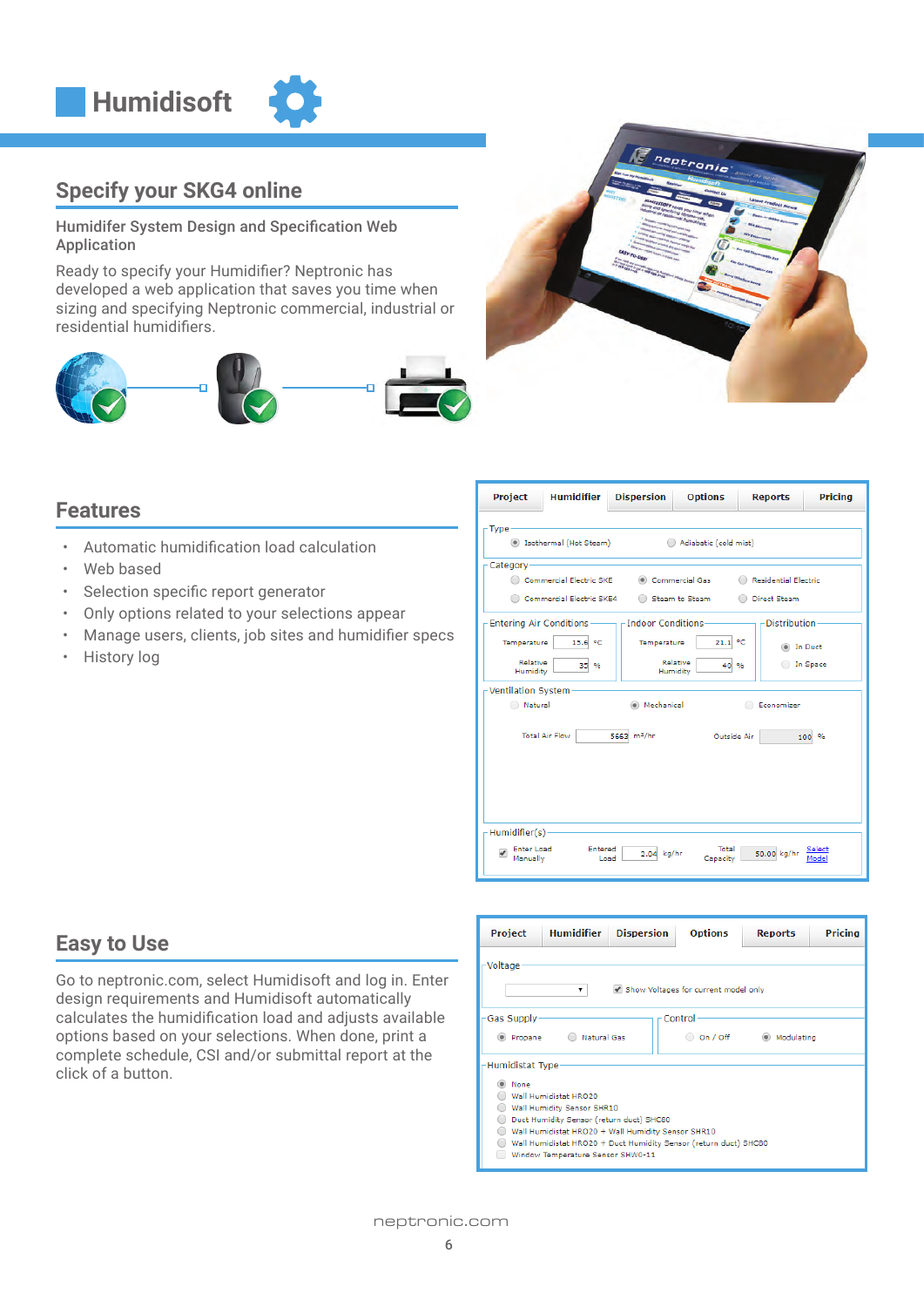# **Humidifier Product Line**